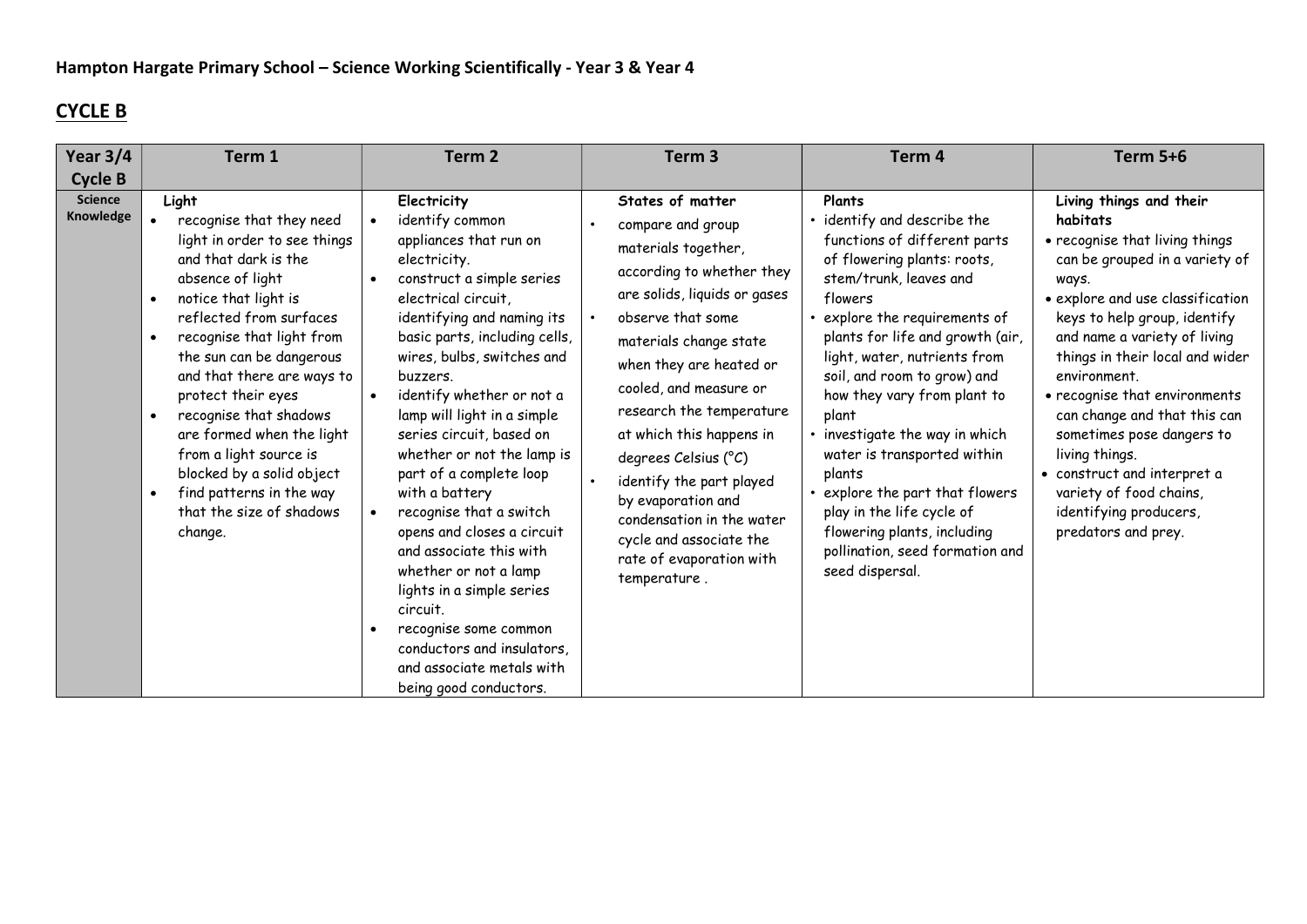**Working Scientifically** Red= must be done

 setting up simple practical enquiries, comparative and fair tests

- making systematic and careful observations and, where appropriate, taking accurate measurements using standard units, using a range of equipment, including thermometers and dataloggers.
- Gathering, recording, classifying and presenting data in a variety of ways to help in answering questions.
- recording findings using simple scientific language, drawings, labelled diagrams,keys, bar charts, and tables
- reporting on findings from enquiries, including oral and written explanations, displays or presentations of results and conclusions
- using results to draw simple conclusions, make predictions for new values, suggest improvements and raise further questions
- identifying differences, similarities or changes related to simple scientific ideas and processes using straightforward scientific evidence to answer questions or to support their findings

 setting up simple practical enquiries, comparative and fair tests making systematic and careful observations and, where appropriate, taking accurate measurements using standard units, using a range of equipment, including thermometers and dataloggers.

- Gathering, recording, classifying and presenting data in a variety of ways to help in answering questions. recording findings using simple scientific language, drawings, labelled diagrams,keys, bar charts, and tables
- reporting on findings from enquiries, including oral and written explanations, displays or presentations of results and conclusions using results to draw simple conclusions, make predictions for new values, suggest improvements and raise further questions
- identifying differences, similarities or changes related to simple scientific ideas and processes using straightforward scientific evidence to answer questions or to support their findings.

 setting up simple practical enquiries, comparative and fair tests

- making systematic and careful observations and, where appropriate, taking accurate measurements using standard units, using a range of equipment, including thermometers and dataloggers.
- Gathering, recording, classifying and presenting data in a variety of ways to help in answering questions.
- simple scientific language, drawings, labelled diagrams, keys, bar charts,
- and tables reporting on findings from enquiries, including oral and written explanations, displays or presentations of results and conclusions using results to draw simple conclusions, make predictions for new values, suggest improvements and raise further questions identifying differences, similarities or changes
- related to simple scientific ideas and processes

 using straightforward scientific evidence to answer questions or to support their findings.

- setting up simple practical enquiries, comparative and fair tests
- making systematic and careful observations and, where appropriate, taking accurate measurements using standard units, using a range of equipment, including thermometers and dataloggers.
- Gathering, recording, classifying and presenting data in a variety of ways to help in answering questions.
- recording findings using simple scientific language, drawings, labelled diagrams,keys, bar charts, and tables
- reporting on findings from enquiries, including oral and written explanations, displays or presentations of results and conclusions
- using results to draw simple conclusions, make predictions for new values, suggest improvements and raise further questions
- identifying differences, similarities or changes related to simple scientific ideas and processes
- using straightforward scientific evidence to answer questions or to support their findings

.

- setting up simple practical enquiries, comparative and fair tests
- making systematic and careful observations and, where appropriate, taking accurate measurements using standard units, using a range of equipment, including thermometers and dataloggers.
- Gathering, recording, classifying and presenting data in a variety of ways to help in answering questions.
- recording findings using simple scientific language, drawings, labelled diagrams, keys, bar charts, and tables
- reporting on findings from enquiries, including oral and written explanations, displays or presentations of results and conclusions
- using results to draw simple conclusions, make predictions for new values, suggest improvements and raise further questions
- identifying differences, similarities or changes related to simple scientific ideas and processes
- using straightforward scientific evidence to answer questions or to support their findings.